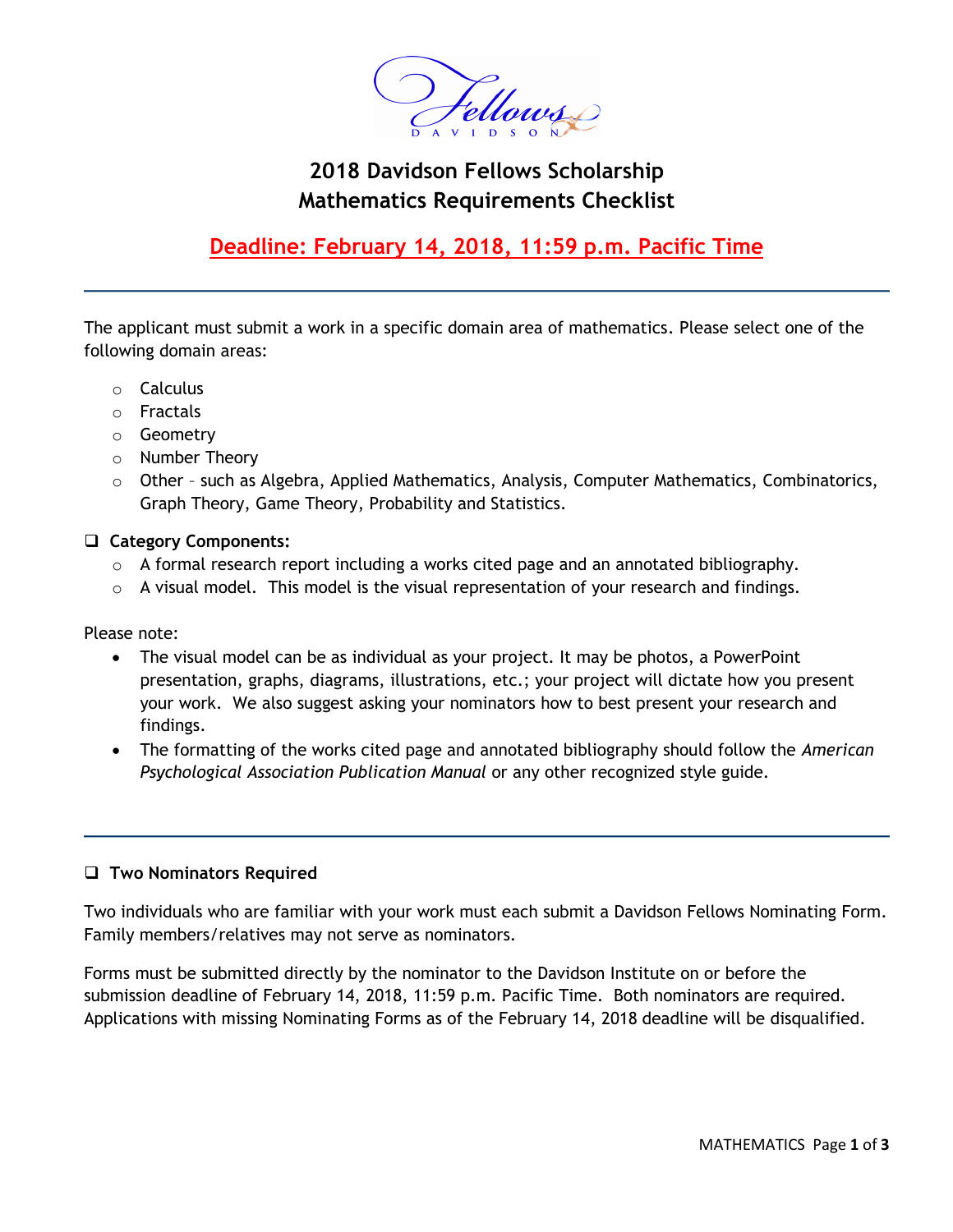

### **Attachments to the Davidson Fellows Application**

All attachments are to be completed by the applicant. The word count or length of the attachments is up to the applicant.

Note: Applicants in ALL categories must submit Attachments 1 through 3.

#### **ATTACHMENT ONE:** Process Essay

- o **Part One**: Please answer the following questions:
	- What inspired you to pursue this work?
	- How much time (hours/days/months) did it take you to complete this work?
	- How did you organize the work that went into doing it?
	- What difficulties did you encounter and how did you handle them?
- o **Part Two**: Please answer the following questions:
	- Where was the work completed?
	- Who supervised your work? (Give names, titles, addresses, e-mail, and phone numbers)
	- What help have you received in doing this work?
	- List who helped you and what assistance he/she provided. (Please include individuals who offered equipment, ideas, critiques, materials, methodology, etc.)

**ATTACHMENT TWO:** Significance and Benefit to Society Essay

Please explain why your submission qualifies as a significant piece of work, as defined by at least one of the following criteria:

- exceptional creativity
- a new idea with high impact and/or broad implications
- an innovative solution with regional, state and/or national implications
- an important advancement that can be replicated and built upon
- an interdisciplinary discovery with the potential to effect positive change
- a prodigious performance

Also, please explain how your work may make a positive contribution to society or has social relevance.

#### **ATTACHMENT THREE**: Video Describing Work

Submit a maximum 10-minute, home-production quality video recording. You are encouraged to speak "from the heart" in your video, rather than reading directly from a script. The video is a chance to talk about a topic not addressed in the essays or to expand upon a point the essays touched on only briefly.